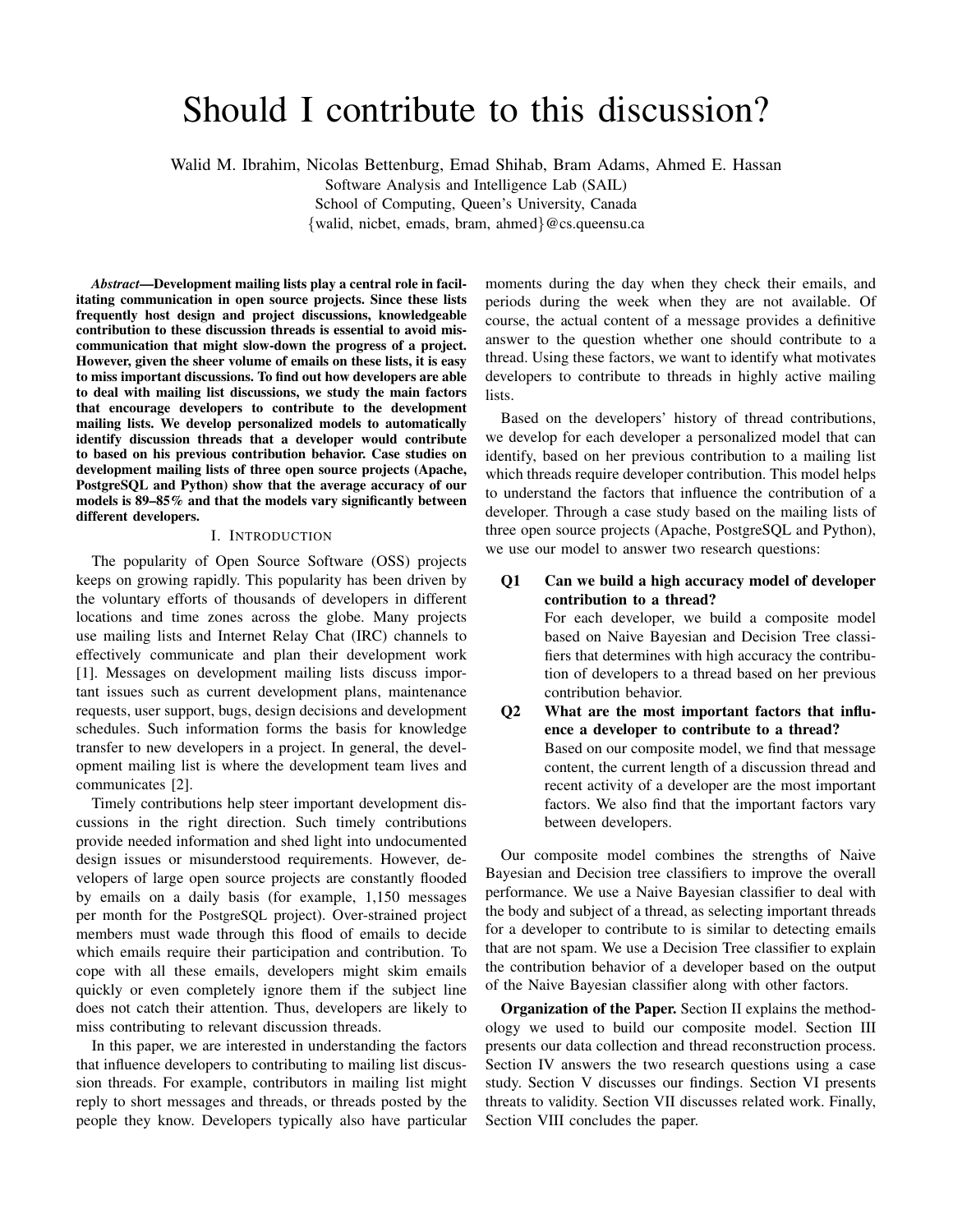

Fig. 1. Our composite model building approach.

#### II. METHODOLOGY

Our goal is to determine the main factors that drive developers to contribute to a particular discussion thread in practice. To identify these main factors, we build a composite model that determines which discussion threads a developer would contribute to based on her previous contribution. If the model returns "do not contribute" for a developer and a given thread, this means that the developer decided not to contribute to the thread (although he might have read the thread). The decision to contribute or not might depend on various factors. The developer might not have the knowledge needed to help him to move the discussion forward, or it could be that another developer has already contributed the right information to the discussion. Our model could be considered as a type of spam filter, except that our model flags interesting threads that need developer contribution, instead of flagging threads that a developer should not read as spam messages.

We use a data mining approach to build a composite model that explains, given a corpus of historical thread discussions: Can we determine whether or not a developer should contribute to a given thread? In this section, we present the data mining elements that we need to build such a model:

- 1) The possible factors that can influence the decision of a developer to contribute to a given thread.
- 2) The composite data mining approach that we use.
- 3) The metrics to evaluate the accuracy of our model.

# *A. Contribution Factors*

A developer decides to contribute to a given discussion based on various factors. Table I shows the different factors used in our approach. These factors span the following four different dimensions:

1) The Thread dimension consists of factors that measure the characteristics of a discussion thread. The



factors that we consider are the length of the discussion (thread length) and the size of the thread (word count). This dimension measures the necessity for a developer to contribute to a discussion thread.

- 2) The Social dimension consists of factors that capture the communication activity between developers. The factors that we use are whether the person who started the discussion is well known (one of the top 20 developers) by others (known\_starter), whether the person who last posted to the discussion is well known (one of the top 20 developers) by others (known\_poster), or whether the developer has been active recently on the mailing list (contribution activity). This dimension measures the impact of inter-personal relations such as friendship on mailing list contribution.
- 3) The Time dimension consists of factors that indicate when the message in a thread was posted. The factors we use are the message time (msg time), day (msg day), and month (msg month). This dimension measures the availability of the developer to contribute to threads.
- 4) The Content dimension consists of factors that are related to the content of a thread. Examples of such factors are the words in the thread subject or content. This dimension captures the expertise of a developer on the topics that are discussed.

## *B. Composite Data Mining Approach*

We use a composite model based on the different contribution factors. The composite model combines two data mining approaches (Figure 1). First, we apply a Naive Bayesian classifier (as used by spam filters) [3] on the message content (subject and body) to determine how relevant an email is to a developer. Second, we use *Thread*, *Social* and *Time dimension* with *the output of the Naive Bayesian classifier* as the input to a Decision Tree classifier.

Before discussing in more detail the two classifiers, we provide an example of a Decision Tree that is produced from our case studies (Figure 2). The Decision Tree is for "*Thomas Lockhart*", one of the main PostgreSQL developers. The Decision Tree indicates that *Thomas Lockhart* will not contribute if there is more than one message in the thread (thread length  $> 1$ ), the score from the Naive Bayesian classifier is  $> 0.9$ , his contribution activity in the last month is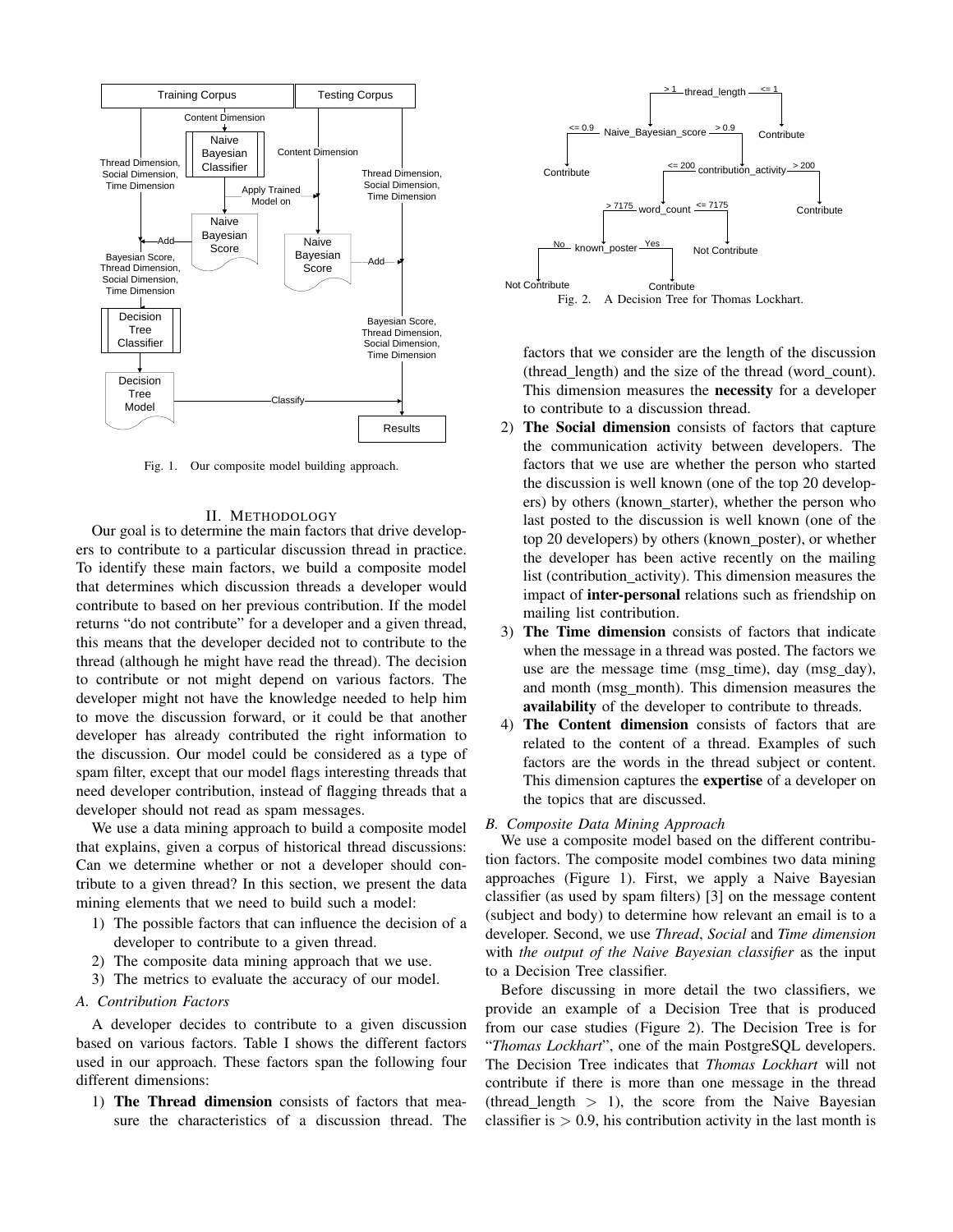TABLE I DIFFERENT CONTRIBUTION FACTORS USED IN OUR APPROACH.

| <b>Attribute Name</b> | <b>Dimension</b> | <b>Type</b>   | <b>Explanation</b>                                                                                                                                                   | <b>Rationale</b>                                                                                                                                                                    |
|-----------------------|------------------|---------------|----------------------------------------------------------------------------------------------------------------------------------------------------------------------|-------------------------------------------------------------------------------------------------------------------------------------------------------------------------------------|
| thread length         | Thread           | Numeric       | Number of messages that have been posted<br>in the thread, before the contributing devel-<br>oper decides to contribute to the thread.                               | Long threads might decrease the interest<br>of a developer in a thread, but also in-<br>crease the probability that everything has<br>been said already in the thread.              |
| word count            | Thread           | Numeric       | Number of words in the threads that the<br>contributing developer has to read before<br>posting a reply to the thread.                                               | Long messages might decrease the interest<br>of a developer in a thread or actually, but<br>also increase the probability that every-<br>thing has been said already in the thread. |
| known_starter         | Social           | Boolean       | Check if the developer who is going to<br>contribute to the thread knows the starter<br>of the thread.                                                               | Developers might prefer to take part in<br>threads that were started by someone they<br>know.                                                                                       |
| known_poster          | Social           | Boolean       | Check if the developer who is going to con-<br>tribute to the thread knows the developer<br>who posted the last reply in the thread.                                 | Developers might prefer to take part in<br>threads with the last message coming from<br>someone they know.                                                                          |
| contribution activity | Social           | Numeric       | The number of threads a developer con-<br>tributed to in the last month.                                                                                             | Inactive developers are less likely to con-<br>tribute to a thread (e.g., they might be on<br>vacation or have quit the project).                                                   |
| msg_time              | Time             | Numeric       | The hour $(0-23)$ when the last message in<br>the thread was posted before the developer<br>decides to post a reply.                                                 | A developer might prefer to contribute to<br>the mailing list at set times during a day<br>(e.g., working hours).                                                                   |
| msg day               | Time             | Nominal       | The day of the week (Mon, Tue, Wed, Thu,<br>Fri, Sat or Sun) when the last message<br>was posted before the developer decides to<br>contribute.                      | A developer might prefer to contribute to<br>the mailing list on a particular day of the<br>week (e.g., weekends or a working day).                                                 |
| msg_month             | Time             | Nominal       | The month (Jan, Feb, March, April, May,<br>June, July, Aug, Sep, Oct, Nov or Dec)<br>when the last message was posted before<br>the developer decides to contribute. | The developer contribution activity may<br>change depending on the month (e.g.,<br>Christmas period).                                                                               |
| subject               | Content          | <b>String</b> | The original subject of a thread.                                                                                                                                    | The subject of a thread is the first thing<br>the developer considers before deciding to<br>contribute to the thread.                                                               |
| body                  | Content          | <b>String</b> | The aggregated body text of all the mes-<br>sages in the thread before the developer<br>decides to post a reply.                                                     | The body contains the actual thread con-<br>tent and is basically the reason why people<br>send emails in the first place.                                                          |

low (contribution activity is  $\leq$  200) and the number of words in the message is  $\leq$  7175, or he does not know the poster.

The Naive Bayesian classifier works as follows. In the training phase, the Naive Bayesian classifier takes the content dimension from the training corpus and splits it into two corpora. One corpus contains the subject and the content of the threads that the developer contributed to (equivalent to nonspam messages). The other corpus contains the content of the threads that the developer did not contribute to (equivalent to spam messages). In the training phase, each message is divided into tokens (word) and in each corpus we count the occurrences of each token. We use these counts to determine the probability of each token to be an indicator of spam threads (i.e. thread that developers should not contribute to). Finally, we combine the highest 15 probabilities [4]) together into one probability, which gives a score (probability) that a developer will contribute to a given thread. The closer the score is to 1, the higher the probability that the developer will not contribute to the thread.

The Decision Tree classifier takes the score from the Naive Bayesian classifier algorithm as input instead of the message content dimension, together with the other factors discussed in the previous subsection. We choose to use a Decision Tree classifier as a machine learning algorithm, since a Decision Tree classifier offers an explainable model. Such a model explicitly shows the major factors that affect a developer's decision to contribute, while many of the other machine learning approaches produce black box models that do not explain their classification decisions. We choose to replace the message content by the output score of the Naive Bayesian classifier, because Decision Trees do not support string factors.

We used the C4.5 algorithm [5] to create our Decision Tree. This algorithm starts with an empty tree. Then, at each level, the algorithm calculates the information gain using the value of each of the factors listed in Table I. The information gain measures the improvement in classification accuracy for the training data when using a particular factor at that specific level. The factor with the highest information gain is added as a decision node. This process is repeated at each level until the number of training instances classified in the lowest level (i.e., leaves) reaches a specified minimum [5].

# *C. Evaluating the Accuracy of our approach*

We use a confusion matrix to evaluate the accuracy of our approach. The confusion matrix contains the classification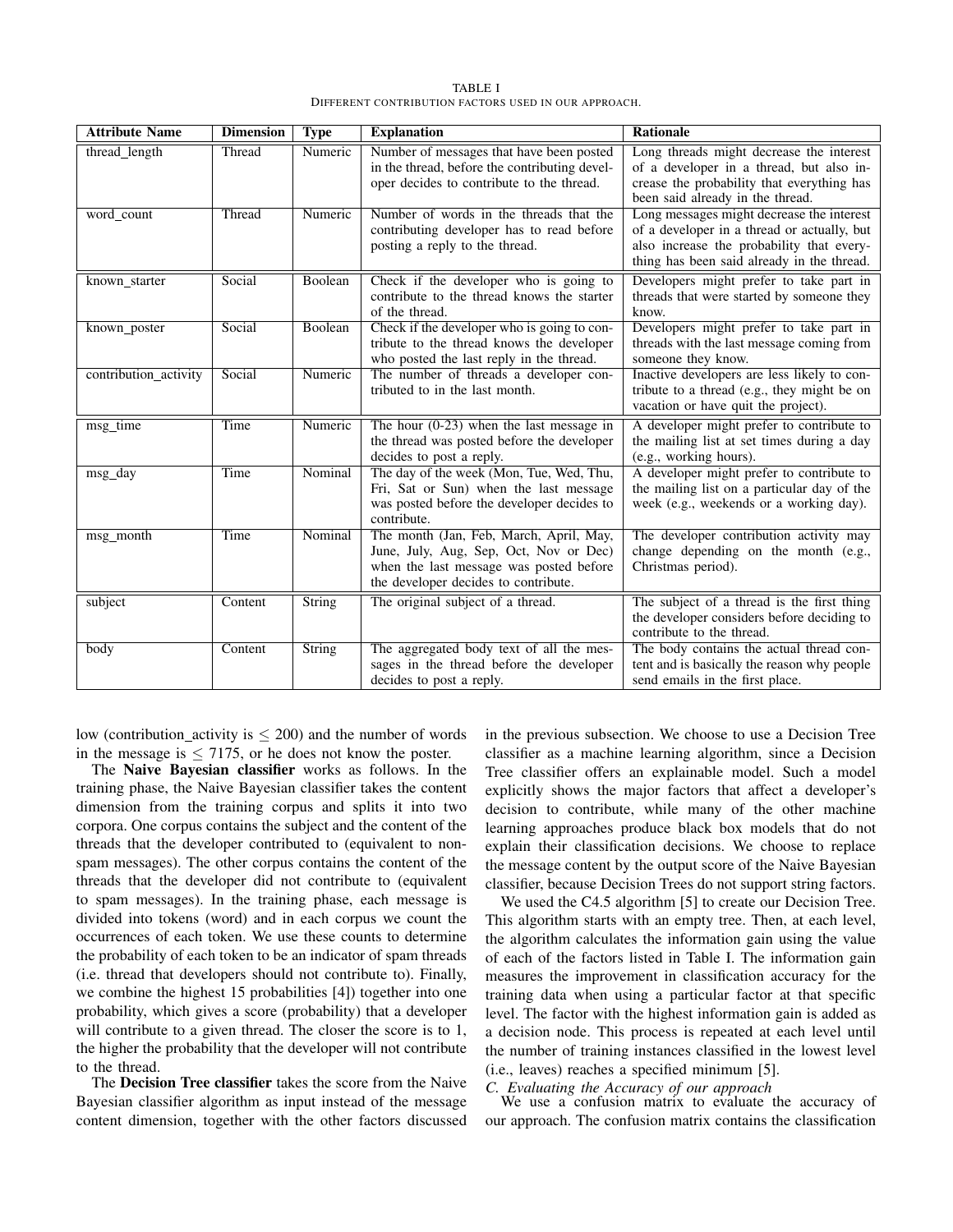decisions made by the Decision Tree classifier versus the real classifications in the mailing list data (Contribute and Notcontribute). Table II shows an example for a confusion matrix. We measure the following three misclassification rates:

- 1) Contribute misclassification: This captures the percentage of times when a developer did contribute, but the classifier determined that the developer would not contribute. This misclassification rate is calculated as:  $b/(a + b)$ .
- 2) Not-contribute misclassification: This captures the percentage of times when a developer did not contribute to a thread but the classifier determined that the developer would contribute. This misclassification rate is calculated as:  $c/(c+d)$ .
- 3) Overall misclassification: This captures the percentage of wrong classifications made by the classifier. It is calculated as:  $(b+c)/(a+b+c+d)$ .

TABLE II THE CONFUSION MATRIX FOR OUR MODELS.

|                   | Classified as |                           |  |  |  |  |
|-------------------|---------------|---------------------------|--|--|--|--|
| <b>True Class</b> |               | Contribute Not contribute |  |  |  |  |
| Contribute        | а             | h                         |  |  |  |  |
| Not contribute    |               |                           |  |  |  |  |

If the *Contribute* misclassification rate is high, then developers are likely to miss contributing to threads that need their input. If the *Not-contribute* misclassification rate is high, then developers might waste time focusing on irrelevant threads. Model's accuracy is (1 - overall misclassification rate).

Ideally, we seek a model with minimal misclassification rates. Our top priority is to minimize the *Contribute* misclassification rate. We believe that it might be better to read additional discussions than to miss a thread that requires the contribution of a developer.

We use tenfold cross-validation to estimate the accuracy of our model. A tenfold cross-validation divides the threads into two parts: testing corpus–containing one tenth of the contribution factors, and training corpus–containing the rest of the contribution factors. The training corpus is used to build the classification model, while the testing corpus is used to test the accuracy of the model. This process is repeated ten times, each time shifting the fold that is used for testing. Tenfold crossvalidation gives more accurate results than other validation approaches, such as Holdout and Bootstrap approaches [6].

# III. CASE STUDY SETUP

This section presents our setup approach for extracting the messages from the mailing list archive, reconstructing the discussion threads and data preparation.

# *A. Data Collection*

We process each message in a mailing list repository using a semi-automated approach similar to [7]. We remove attachments, duplicate messages, convert HTML emails to plain text, and extract the email header information (such as From and Date). Then, we identify and merge multiple email addresses that belong to the same person. Such steps are needed to ensure the correctness of the calculation of the factors listed in Table I. For example, Alvaro Herrera, one of the most active developers in the PostgreSQL mailing list, uses six different email addresses. We must unify these addresses as a single person to ensure the correctness of our analysis.

# *B. Reconstruction of Discussion Threads*

Each discussion thread consists of several email messages. However, email messages are stored in mailing list archives based on the posting time and date of the message. We must reconstruct the discussion threads by linking these email messages together. We use three heuristics to reconstruct threads. Each heuristic adds new messages to threads generated by the previous heuristic and creates new threads. The heuristics are:

The "InReplyTo" heuristic. This heuristic uses the inreply-to field of a message to find the ID of earlier messages in a thread.

The "References" heuristic. This heuristic uses the references field of a message to find the ID of earlier messages in a thread. This field contains all the IDs of the previous messages sent to a thread. We use this heuristic on the remaining messages that were not classified using the InReplyTo heuristic.

The "Subject" heuristic. In many cases, email clients fail to generate message-ids. Also, old mailing list did not use message-ids before 1998. In this case, we can still deduce the thread of a message from its subject field. To avoid merging messages from two separate discussions that happen to have the same subject, we use a sliding time window of 6 months. We used this heuristic on the remaining unthreaded messages.

## *C. Data Preparation*

To prepare our data for the experiment, we create a training model for each developer. We take all the messages in a discussion thread up until the contribution of a developer, and we mark the thread as a contribute thread for that developer. If the developer did not contribute to a given thread we take all the messages posted in that thread and mark the thread as a not-contribute thread.

For instance, if we are building a model for the developer "Andrew Dunstan" and we have a thread with 10 postings and "Andrew Dunstan" posted the fifth post, we would generate one contribute that contains all the aggregate text in the body of the messages until the fifth post and discard the other five posts (for this developer). This approach in preparing our data ensures that our models are more realistic, since our approach calculates the contribution activity until a developer contributes to a thread.

# IV. CASE STUDY

We mine the developer mailing lists of three open source systems (Apache, PostgreSQL and Python) from different domains. The aim of this case study is to build a model that helps to understand the important factors that motivate developers to contribute to a given thread. Table III summarizes the details of the studied software systems. A historical archive of all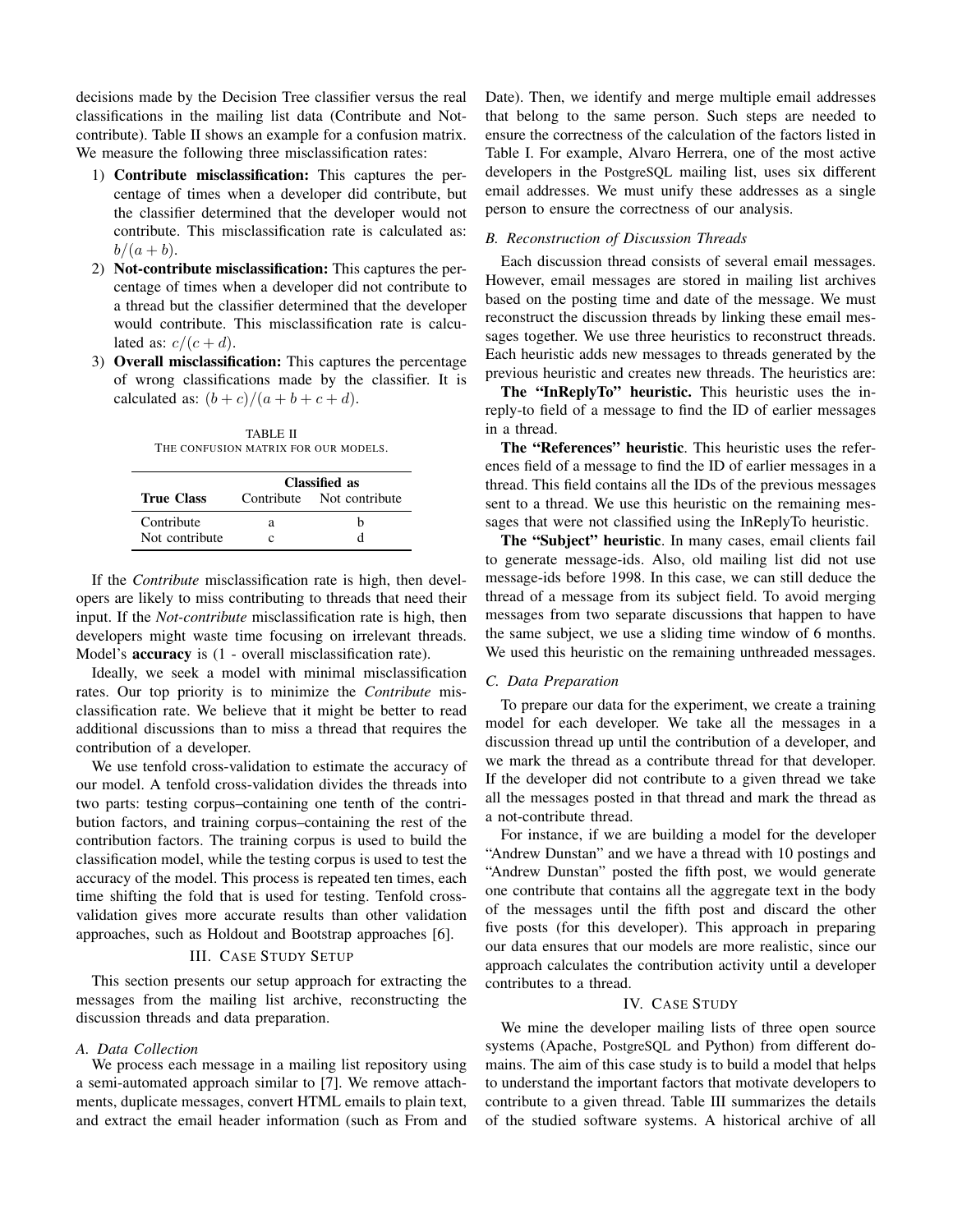discussions for each mailing list is publicly available online as monthly mbox files.

TABLE III SUMMARY OF THE STUDIED SYSTEMS.

| Project           | Apache     | PostgreSQL  | Python      |
|-------------------|------------|-------------|-------------|
| Domain            | Web Server | <b>DBMS</b> | Interpreter |
| # of Messages     | 121,288    | 162,741     | 93,919      |
| # of Threads      | 18,838     | 18,945      | 10,671      |
| # of Contributors | 3.137      | 4.996       | 2,848       |
| Start date        | March 1995 | Jan. 1997   | April 1999  |
| End date          | Dec. 2009  | Sept. 2008  | Dec. 2009   |
| $%$ of messages   |            |             |             |
| posted by top     | 43%        | 36%         | 40%         |
| 10 developers     |            |             |             |

We choose to study the performance of our models for the top ten most active developers. We feel that such developers, who are flooded with emails, will benefit the most from our approach over casual developers on the mailing lists. Table IV shows the activity of the top 10 developers who dominate the mailing list discussions for the three projects.

Due to space limitations, we only discuss in detail the results of the PostgreSQL project and we briefly present the results of the other two projects. We choose to explore and discuss PostgreSQL in detail, since it has the largest number of threads and messages among the studied projects. Moreover, Table IV shows that the PostgreSQL project has the largest variation in the number of threads the top 10 developers contributed to. We want to examine closely the performance of our approach under such high variation.

# *Q1. Can we build a high accuracy model of developer contribution to a thread?*

We use our methodology from section 2 to build a composite model based on all available mailing list data of each project. Such a model will enable us to understand the important factors that motivate developers to contribute to a given thread.

Table V shows the misclassification rates for the top ten developers for PostgreSQL. Lower misclassification rates are desired, especially for the Contribute misclassification rate. We find that the *Contribute misclassification rate* for Tom Lane is low (18%), while for the other developers the *Contribute misclassification rates* are high (29% to 51%). On the other hand, the *Not-contribute misclassification rate* for all the developers is between 0% and 2%, except for Tome Lane (13%) and Bruce Momjian (5%). The *Overall misclassification rate* for all the developers ranges from 2% to 16%. These results are acceptable if we care about the overall performance, but we are interested more in the Contribute class. It is important that developers do not miss contributing to an important thread, but it is acceptable to read more threads.

The problem is Decision Trees tend to bias their classification to the majority class, especially when that class is much larger than the other classes, as in our case [8]. Table VI shows the ratio between the "*Contribute*" class and "*Not-Contribute*" class for each developer. If the contribute ratio is near 1, then

TABLE V MISCLASSIFICATION RATES (IN PERCENTAGES).

| Name              | Contribute | Not contribute | Overall |
|-------------------|------------|----------------|---------|
| Tom Lane          | 18         | 13             | 16      |
| Bruce Momjian     | 31         |                | 14      |
| Peter Eisentraut  | 35         | 2              |         |
| Thomas Lockhart   | 41         |                |         |
| Andrew Dunstan    | 35         |                |         |
| Alvaro Herrera    | 51         |                |         |
| The Hermit Hacker | 38         |                | 3       |
| Christopher Kings | 34         |                | 3       |
| Hannu Krosing     | 37         |                |         |
| Jan Wieck         | 29         |                |         |

TABLE VI THE CONTRIBUTION RATIO FOR POSTGRESQL PROJECT.

| <b>Name</b>       | contribution ratio |
|-------------------|--------------------|
| Tom Lane          | 1.18               |
| Bruce Momjian     | 0.52               |
| Peter Eisentraut  | 0.13               |
| Thomas Lockhart   | 0.09               |
| Andrew Dunstan    | 0.09               |
| Alvaro Herrera    | 0.08               |
| The Hermit Hacker | 0.08               |
| Christopher Kings | 0.06               |
| Hannu Krosing     | 0.05               |
| Jan Wieck         | 0.05               |

the size of the "*Contribute*" and "*Not-contribute*" class are nearly equal. But if the contribute ratio is less than 1, then the "*Not-contribute*" class dominates the "*Contribute*" class. Table VI shows that the "*Not-contribute*" class clearly dominates the "*Contribute*" class as the ratios approach zero, except for Tom Lane and Bruce Momjian. In short, the Decision Tree simply learns the majority without trying to learn any factors from the minority training data. This observation appears in many real-world applications (e.g., in vision recognition [9], bioinformatics [10], credit card fraud detection [11], cancer detection [12], bug prediction [13] and bug triage [14]).

To tackle the problem of highly imbalanced classes, we must increase the minority class (Contribute class) to improve the *Contribute misclassification rate*. Re-balancing the training data is a frequently used technique to address this problem. There are two approaches for re-balancing the data:

- 1) By re-weighting the minority class. Re-weighting the minority class by assigning a higher weight to the minority class ensures that the Decision Tree would consider the minority class more prominently.
- 2) By re-sampling the data. Re-sampling the data can be done by under-sampling, over-sampling or both [15]. Estabrooks and Japkowicz [15] note that the best approach is to perform a combined under-sampling and over-sampling, as under-sampling alone discards useful data and over-sampling leads to over-fitted models.

We rebuild our models using re-weighting and re-sampling approaches. We use the AdaBoost algorithm [16] which is part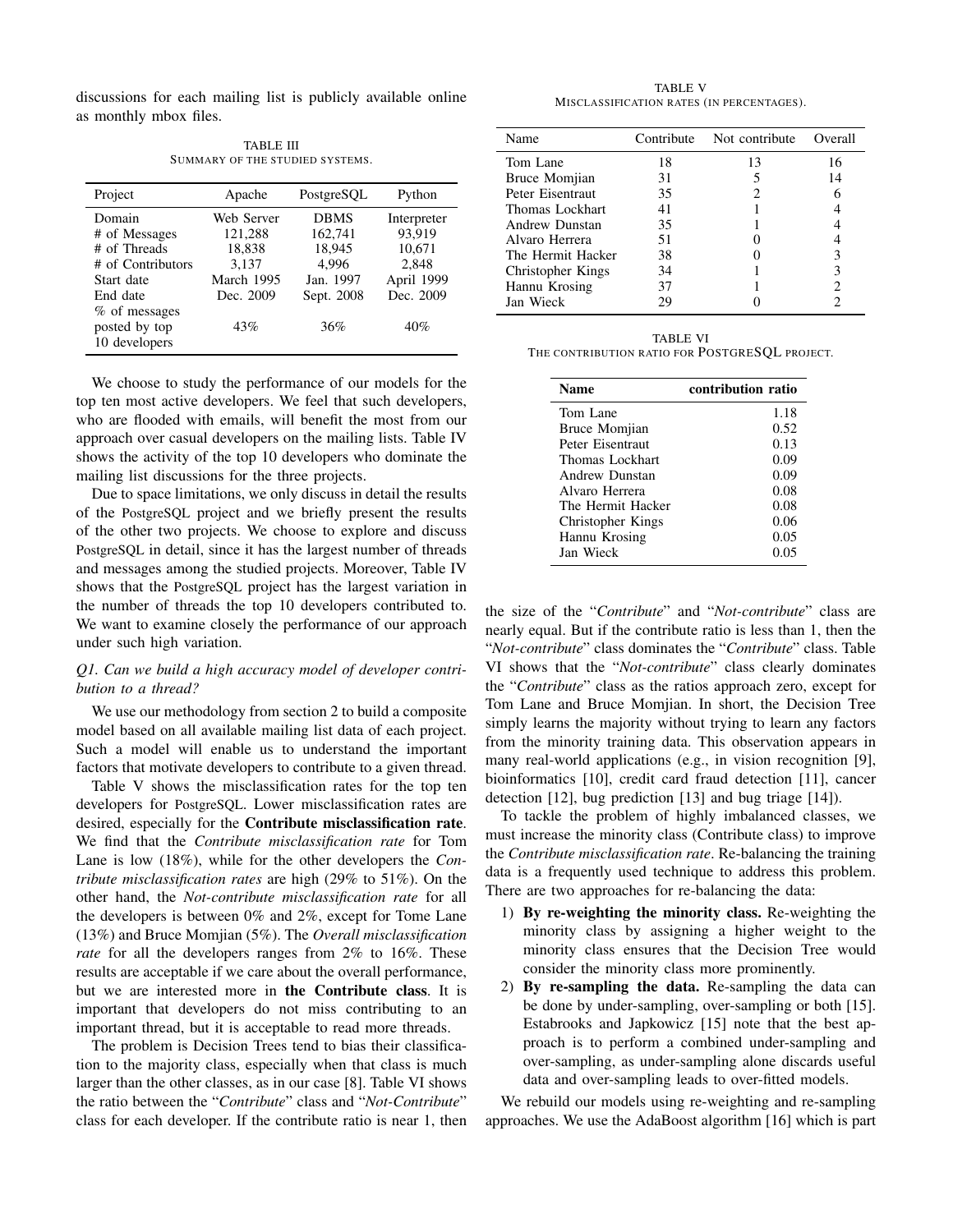#### TABLE IV

THE TOP 10 MAILING LIST DEVELOPERS ORDERED BY THE NUMBER OF THREADS THEY CONTRIBUTED TO.

| (a) Apache Project            |       | (b) PostgreSQL Project |                | (c) Python Project |                |  |
|-------------------------------|-------|------------------------|----------------|--------------------|----------------|--|
| contributed to<br><b>Name</b> |       | <b>Name</b>            | contributed to | <b>Name</b>        | contributed to |  |
| Ken Coar                      | 3.267 | Tom Lane               | 10.184         | Guido van Rossum   | 3.597          |  |
| Jim Jagielski                 | 3.212 | Bruce Momjian          | 6.423          | Martin Von Loewis  | 2.342          |  |
| William Rowe                  | 3.167 | Peter Eisentraut       | 2.180          | Tim Peters         | 1.974          |  |
| Rob Hartill                   | 3.112 | Thomas Lockhart        | 1.580          | Skip Montanaro     | 1.303          |  |
| Dean Gaudet                   | 2.998 | Andrew Dunstan         | 1.521          | Barry Warsaw       | 1.260          |  |
| Marc Slemko                   | 2.447 | Alvaro Herrera         | 1.403          | Greg Ewing         | 1.126          |  |
| Brian Behlendorf              | 2.392 | The Hermit Hacker      | 1.388          | M. Lemburg         | 1.079          |  |
| Ben Lauri                     | 2.333 | Christopher Kings      | 1.102          | Nick Coghlan       | 1.001          |  |
| Jeff Trawick                  | 2.149 | Hannu Krosing          | 957            | Aahz Maruch        | 895            |  |
| Randy Terbush                 | 1.972 | Jan Wieck              | 860            | Fredrik Lundh      | 893            |  |

 $\overline{a}$ 

✝

TABLE VII MISCLASSIFICATION RATES (IN PERCENTAGES) AFTER RE-SAMPLING THE DATASET. PERFORMANCE DIFFERENCES RELATIVE TO TABLE V ARE SHOWN BETWEEN PARENTHESES.

| Name              | Contribute | Not contribute | Overall   |
|-------------------|------------|----------------|-----------|
| Tom Lane          | $19(+1)$   | $15(+ 2)$      | $17(+1)$  |
| Bruce Momjian     | $21(-10)$  | $15(+10)$      | $17(+3)$  |
| Peter Eisentraut  | $15(-20)$  | $11(+9)$       | $11(+ 5)$ |
| Thomas Lockhart   | $18(-23)$  | $17(+16)$      | $17(+13)$ |
| Andrew Dunstan    | $18(-17)$  | $12(+11)$      | $13(+9)$  |
| Alvaro Herrera    | $25(-26)$  | $17(+17)$      | $18(+14)$ |
| The Hermit Hacker | $18(-20)$  | $14(+14)$      | $15(+12)$ |
| Christopher Kings | $14(-20)$  | $8(+ 7)$       | $8(+ 5)$  |
| Hannu Krosing     | $20(-17)$  | $23(+22)$      | $21(+19)$ |
| Jan Wieck         | $19(-10)$  | $7(+7)$        | $7(+ 5)$  |

of the WEKA machine learning framework [17] to perform a combined over- and under-sampling of our training data. We find that a re-weighting or re-sampling approach outperforms the original non-balanced approach. However, re-sampling is better than re-weighting by 1 to 4%, so we will use the resampling approach throughout the rest of the paper.

Table VII shows the misclassification rates using the resampling approach. The *Contribute misclassification rates* for all the developers, except for Tom Lane, have dramatically improved by as much as 26%. However, this improvement leads to a 7% to 17% increase in the *Not-contribute misclassification rate*. However, the *Overall and Contribute misclassification rates* for Tom Lane change by 1% and the *Not-contribute misclassification rate* changes only by 2%. This small decrease in the performance is expected because the contribute ratio for Tom Lane was reasonably balanced before re-sampling.

Our new models ensure to build a model with high accuracy that explains the contribution behavior for the developers. Our composite model ensures that a developer misses contributing to a smaller number of relevant discussion threads, while she will have to look through a larger number of discussion threads that do not require their contribution.

Our findings hold across all three studied projects (Apache, PostgreSQL and Python). Table VIII shows the average misclassification rates for the three projects. The misclassification rates are consistent across the three projects with average

TABLE VIII THE AVERAGE MISCLASSIFICATION RATES (IN PERCENTAGES) AMONG THE TOP 10 DEVELOPER FOR EACH PROJECT AFTER RE-SAMPLING THE DATASET.

| Project              | Contribute   | Not contribute | Overall      |
|----------------------|--------------|----------------|--------------|
| Apache<br>PostgreSQL | 12.7<br>18.7 | 12.5<br>13.9   | 12.6<br>14.4 |
| Python               | 19.3         | 9.8            | 11.0         |

*Overall misclassification rate* between 11% and 14.4%.

*We can build a developer contribution model with a high accuracy of 89–895% using data re-sampling.*

☎

✆

*Q2. What are the most important factors that influence a developer to contribute to a thread?*

We now study which factors have the most influence on the decision of a developer to contribute. This study helps us to understand the contribution behavior of developers. In order to study the most important factors, we examine the top factors in the ten Decision Trees created by the Tenfold cross validation for each developer. The most important factor is the root node of a Decision Tree. The factors gradually become less important as we go down the tree. If the thread length factor would appear as the root node in each of the ten trees created in each fold, then we would record that thread length appears ten times at Level 0. This would mean that thread length is the most important factor. This analysis is called Top Node analysis [18], [19].

Due to space constraints, Table IX only shows the Top Node analysis results for the most active developer (Tom Lane), a middle activity developer (Alvaro Herrera), and the least active developer (Jan Wieck) from the top ten most active developers. We also show the average Top Node analysis results across the top ten developers. Looking at the results for the three developers, we note that each developer has different contribution behavior. For Tom Lane, our model suggests that the length of the discussion is the most important factor, as it appears in the root of every tree. Alvaro Herrera's contribution activity is considered to be the most important factor, since Alvaro's contribution activity appears in eight out of the ten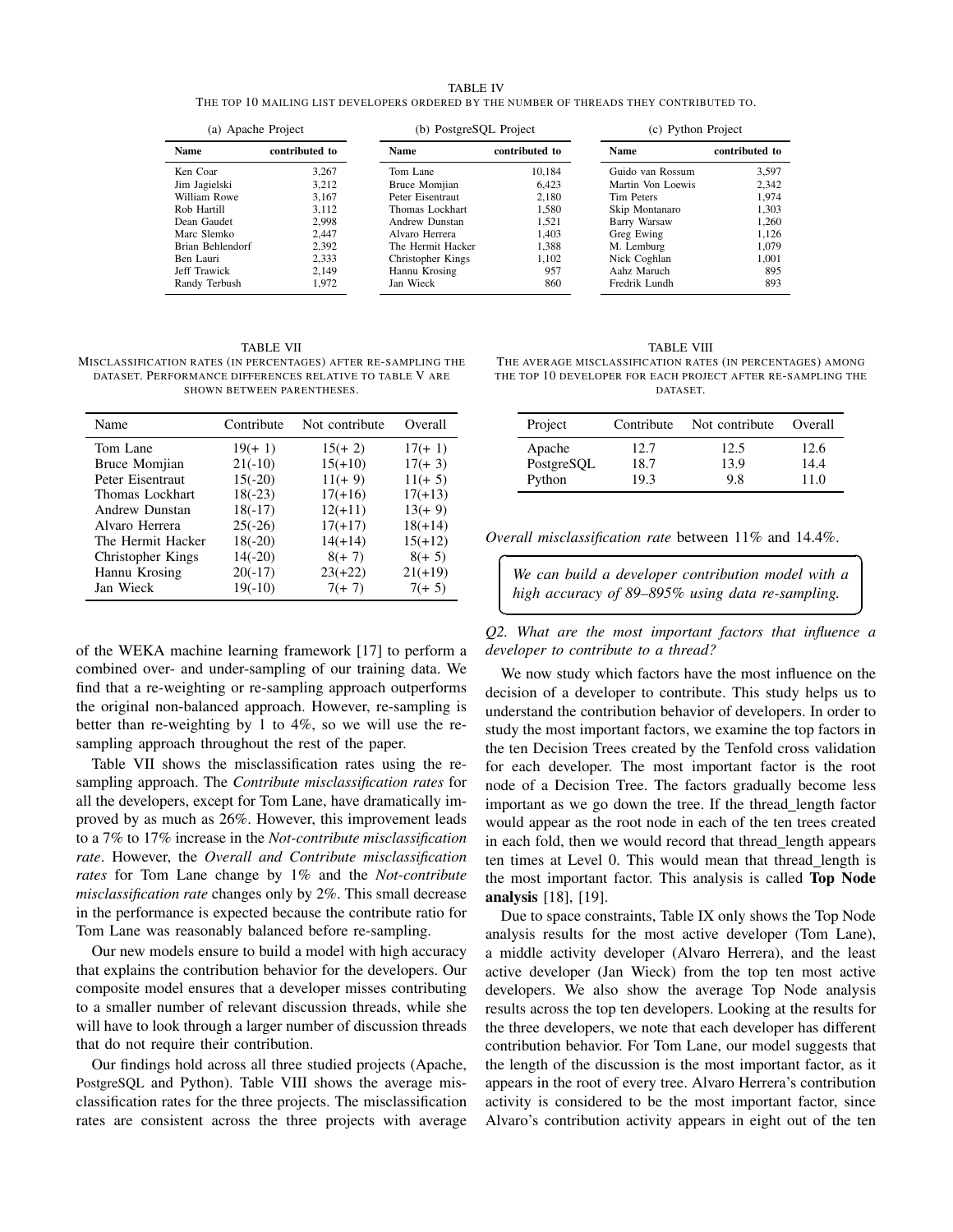|          | Tom Lane |                      | Alvaro Herrera |                                                                               | Jan Wieck |                                                                  | Average |                                                                                           |
|----------|----------|----------------------|----------------|-------------------------------------------------------------------------------|-----------|------------------------------------------------------------------|---------|-------------------------------------------------------------------------------------------|
| Level    | #        | Attribute            | #              | Attribute                                                                     | #         | Attribute                                                        | #       | Attribute                                                                                 |
| $\Omega$ | 10       | thread_length        | 8<br>2         | contribution_activity<br>thread length                                        | 10        | Naive_Bayesian_score                                             |         | Naive_Bayesian_score<br>contribution activity<br>thread_length                            |
|          | 10       | Naive_Bayesian_score | 6<br>3         | Naive Bayesian score<br>thread length<br>contribution_activity                | 8<br>◠    | thread length<br>contribution activity                           | 4       | Naive Bayesian score<br>thread length<br>word count<br>contribution activity              |
|          | 10       | words_count          | 5<br>າ<br>2    | thread_length<br>Naive_Bayesian_score<br>words_count<br>contribution_activity |           | contribution_activity<br>word count<br>thread_length<br>msg time | 3       | words_count<br>Naive_Bayesian_score<br>contribution_activity<br>thread length<br>msg_time |

TABLE IX TOP NODES IN DECISION TREES BUILT FOR TABLE VII.

TABLE X THE AVERAGE TOP NODES IN DECISION TREES FOR EACH PROJECT.

|          | Apache         |                       |   | PostgreSQL            |   | Python                |  |
|----------|----------------|-----------------------|---|-----------------------|---|-----------------------|--|
| Level    | #              | Attribute             | # | Attribute             | # | Attribute             |  |
| $\theta$ | 5              | Naive_Bayesian_score  |   | Naive_Bayesian_score  |   | Naive Bayesian score  |  |
|          | 4              | thread length         | 3 | thread length         | 3 | thread length         |  |
|          |                | contribution_activity | 3 | contribution_activity |   |                       |  |
|          | 3              | Naive Bayesian score  | 5 | Naive Bayesian score  | 3 | Naive_Bayesian_score  |  |
|          | 2              | thread_length         | 4 | thread_length         |   | thread_length         |  |
|          | 2              | word count            |   | word count            | 2 | contribution_activity |  |
|          | $\overline{c}$ | contribution_activity |   | contribution_activity |   | word count            |  |
|          | 2              | words count           | 3 | words count           |   | words count           |  |
|          | 2              | contribution activity | 2 | Naive Bayesian score  | 1 | contribution activity |  |
|          | ш              | Naive_Bayesian_score  | 2 | contribution_activity |   | Naive_Bayesian_score  |  |
|          |                | thread_length         | 2 | thread length         |   | thread_length         |  |
|          |                | known starter         |   | msg_time              |   |                       |  |

trees. For Jan Wieck, the message content (Naive Bayesian classifier score) seems to be very important in his contribution decision, since it appears in all his trees. For the average across the ten developers, we find that the message content comes first, followed by contribution activity and the length of the thread respectively.

We examine the top words that the Naive Bayesian classifier uses to define if Tom Lane and Jan Wieck are going to contribute to a thread. Through these words, we can gain insight into the behavior of developers and their areas of interest and expertise. For Tom Lane, the classifier uses the following words: "Linux", "baseline", "version", "package", "deadlock\_timeout", "trace", "structure", and "debug". For Jan Wieck, the classifier uses the words: "format", "bug", "directory", "libpq", "reporting", "compile", "log\_directory", "parser", and "testtable". The words for Tom match his leading role in the PostgreSQL project as the words show that he contributes to threads that talk about releases and overall structuring issues. For Jan, the words highlight his areas of expertise, which relate to the libpq library (this is the C application programmer's interface to PostgreSQL). Jan tends to contribute to threads that talk about various problems and bugs related to this library.

We also perform the Top Node analysis on the Apache and Python projects. The average top node analysis for each project is shown in Table X. Although there is no common contribution behavior for all developers, Table X shows that there are three main contribution factors that influence developers across all the studied projects: the Naive Bayesian score (developer's expertise), the message length (necessity to contribute) and the developer activity. The Top Node analysis shows that social dimension (inter-personal behavior) and time dimension (availability) do not influence the contribution behavior of the top 10 developers.

*The content of the thread (Naive Bayesian score), the length of a thread (thread length) and the contribution activity of a developer (contribution activity) are the most important contribution factors.*

✟

✠

# V. DISCUSSION

In this section, we closely study the top two factors that influence the developers to contribute according to our models. The first factor is the message content, while the second factor is the length of the thread. We want to understand how these contribution factors affect our model compared to the other contribution factors.

## *A. Message content*

☛

 $\overline{\phantom{0}}$ 

In the previous section, we found that message content is one of the most important factors, as it appears either at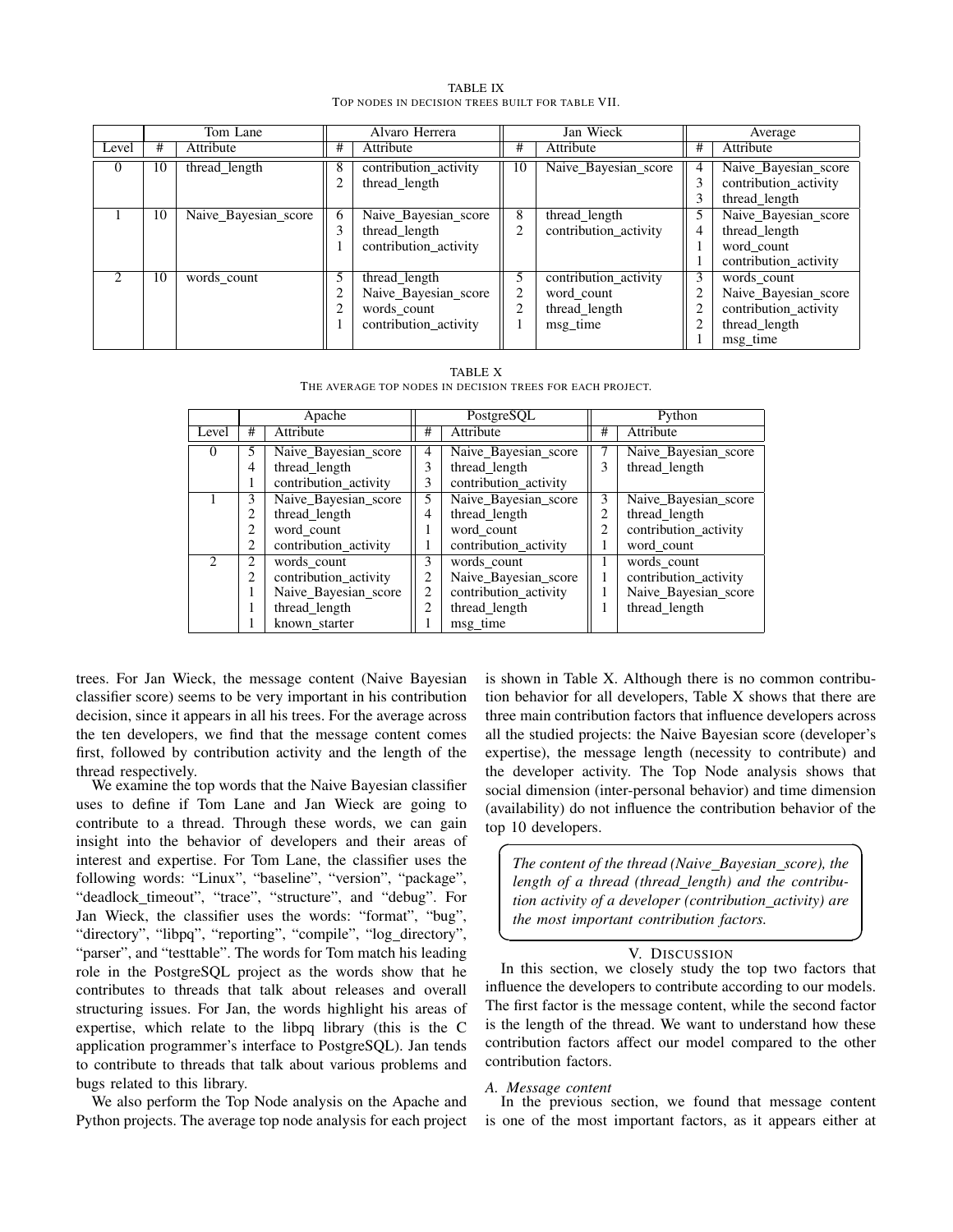## TABLE XI

MISCLASSIFICATION RATES (IN PERCENTAGES) AFTER APPLYING NAIVE BAYESIAN CLASSIFIER ONLY AND RE-SAMPLING THE DATASET. PERFORMANCE DIFFERENCES RELATIVE TO TABLE VII ARE SHOWN BETWEEN PARENTHESES.

| Name                 | Contribute | Not contribute | Overall   |
|----------------------|------------|----------------|-----------|
| Tom Lane             | $6(-13)$   | $87(+72)$      | $35(+18)$ |
| <b>Bruce Momjian</b> | $28(+07)$  | $57(+42)$      | $50(+33)$ |
| Peter Eisentraut     | $69(+54)$  | $17(+ 6)$      | $22(+11)$ |
| Thomas Lockhart      | $91(+73)$  | $3(-14)$       | $25(+ 8)$ |
| Andrew Dunstan       | $80(+62)$  | $7(-5)$        | $20(+7)$  |
| Alvaro Herrera       | $80(+55)$  | $1(-16)$       | $22(+4)$  |
| The Hermit Hacker    | $92(+74)$  | $1(-13)$       | $27(+12)$ |
| Christopher Kings    | $88(+74)$  | $4(-4)$        | $6(-2)$   |
| Hannu Krosing        | $94(+74)$  | $7(-16)$       | $10(-11)$ |
| Jan Wieck            | $100(+81)$ | $0(-7)$        | $1(-6)$   |

#### TABLE XII

MISCLASSIFICATION RATES (IN PERCENTAGES) AFTER RE-SAMPLING THE DATASET WITHOUT USING MESSAGE CONTENT. PERFORMANCE DIFFERENCES RELATIVE TO TABLE VII ARE SHOWN BETWEEN PARENTHESES.

| Name                 | Contribute | Not-contribute | Overall   |
|----------------------|------------|----------------|-----------|
| Tom Lane             | $27(+ 8)$  | $11(-4)$       | $20(+3)$  |
| <b>Bruce Momjian</b> | $41(+20)$  | $12(-3)$       | $22(+ 5)$ |
| Peter Eisentraut     | $32(+17)$  | $33(+22)$      | $32(+21)$ |
| Thomas Lockhart      | $19(+1)$   | $26(+9)$       | $26(+9)$  |
| Andrew Dunstan       | $21(+3)$   | $26(+14)$      | $25(+12)$ |
| Alvaro Herrera       | $23(-2)$   | $29(+12)$      | $29(+11)$ |
| The Hermit Hacker    | $16(-2)$   | $21(+ 7)$      | $21(+ 6)$ |
| Christopher Kings    | $24(+10)$  | $28(+20)$      | $28(+20)$ |
| Hannu Krosing        | $42(+22)$  | $33(+10)$      | $33(+12)$ |
| Jan Wieck            | $37(+18)$  | $25(+18)$      | $26(+19)$ |
|                      |            |                |           |

level 0 or level 1 in the Decision Trees. We want to compare our model with a model that only uses the Naive Bayesian classifier to find out if we actually need the other factors. To explore this question, we redo our experiment twice, once using only the Naive Bayesian classifier (Table XI), and once using the Decision Tree without the message content factor "Naive Bayesian score" (Table XII).

Table XI shows that using only a Naive Bayesian classifier dramatically increases one of the misclassification rates, either the not-contribute class as for Tom Lane and Bruce Momjian, or the contribute class for the other developers. Table XII shows that ignoring the message content leads to an increase in the *Overall misclassification rates* by 3% to 20%. The *Contribute misclassification rate* increases by 8% to 22%, except for Alvaro Herrera and The Hermit Hacker, for whom it decreases by 2%. The *Not-contribute misclassification rate* increased by 7% to 22%, except for Tom Lane and Bruce Momjian, for whom it decreased by 4% and 3% respectively.

Table XIII shows the average misclassification rate among the three projects using Naive Bayesian classifier only. The table shows that the *Contribute misclassification rate* for Apache and Python is lower than for PostgreSQL, but still they are higher than the *Contribute misclassification rate* using all contribution factors (Table VIII). The reason of having lower

#### TABLE XIII

THE AVERAGE MISCLASSIFICATION RATES (IN PERCENTAGES) AMONG THE TOP 10 DEVELOPER FOR EACH PROJECT AFTER APPLYING BAYESIAN CLASSIFIER ONLY AND RE-SAMPLING THE DATASET. PERFORMANCE DIFFERENCES RELATIVE TO TABLE VIII ARE SHOWN BETWEEN PARENTHESES.

| Project    | Contribute    | Not contribute | Overall      |
|------------|---------------|----------------|--------------|
| Apache     | $31.7(+19.0)$ | $11.8(-0.7)$   | $12.5(-0.1)$ |
| PostgreSQL | $72.8(+54.1)$ | $18.4(+4.5)$   | $21.8(+7.4)$ |
| Python     | $31.1(+11.8)$ | $7.1(-2.7)$    | $9.3(-1.7)$  |

| <b>TABLE XIV</b>                                            |
|-------------------------------------------------------------|
| THE AVERAGE MISCLASSIFICATION RATES (IN PERCENTAGES) AMONG  |
| THE TOP 10 DEVELOPER FOR EACH PROJECT AFTER RE-SAMPLING THE |
| DATASET WITHOUT USING MESSAGE CONTENT. PERFORMANCE          |
| DIFFERENCES RELATIVE TO TABLE VIII ARE SHOWN BETWEEN        |
| PARENTHESES.                                                |
|                                                             |

| Project    | Contribute    | Not contribute | Overall       |
|------------|---------------|----------------|---------------|
| Apache     | $21.3(+08.6)$ | $23.6(+11.1)$  | $23.3(+10.7)$ |
| PostgreSQL | $28.2(+09.5)$ | $24.4(+10.5)$  | $26.2(+11.8)$ |
| Python     | $31.0(+11.7)$ | $22.6(+12.8)$  | $23.9(+12.9)$ |

*Contribute misclassification rate* for Apache and Python, is that the Decision Trees for Apache and Python (some even exclusively) use the Naive Bayesian Score, whereas those for PostgreSQL use the other factors more. Table XIV shows the average misclassification rates for each project without using message content. The table shows that not using message content increases the *Overall misclassification rate* by 10.7% up to 12.9%. This means that using the other factors with the Naive Bayesian classifier reduces the misclassification rate.

## *B. Thread Length*

The Top Node analysis shows that the length of a discussion (thread length) is one of the most important factors for many of the developers. However, while examining a few of the Decision Trees, we note that some of the nodes state that the developer should contribute to a thread when the thread length  $\leq$  1. Figure 2 shows an example of this in the tree generated for Thomas Lockhart. This pattern is not consistent for all developers though, as it does not hold for Christopher Kings and Hannu Krosing. This means that our model suggests that whenever there is a new thread posted and the developer is available online, then the developer should contribute to this new thread. This seems rather strange as developers are not available online 24 hours a day, seven days a week. However, by the time they get online, many emails have been answered already by other developers. Therefore, we do not expect each developer to reply to every single thread that is started.

To measure the effect of our composite model without using the thread length factor, we redo our case study using the resampled training data, excluding the thread\_length factor. Table XV shows that removing the thread length factor improves the *Contribution misclassification rate* for some developers and increases it for others. The *Not-contribute and Overall misclassification rates* increase for all developers, except for the last three and Alvaro Herrera (which was expected since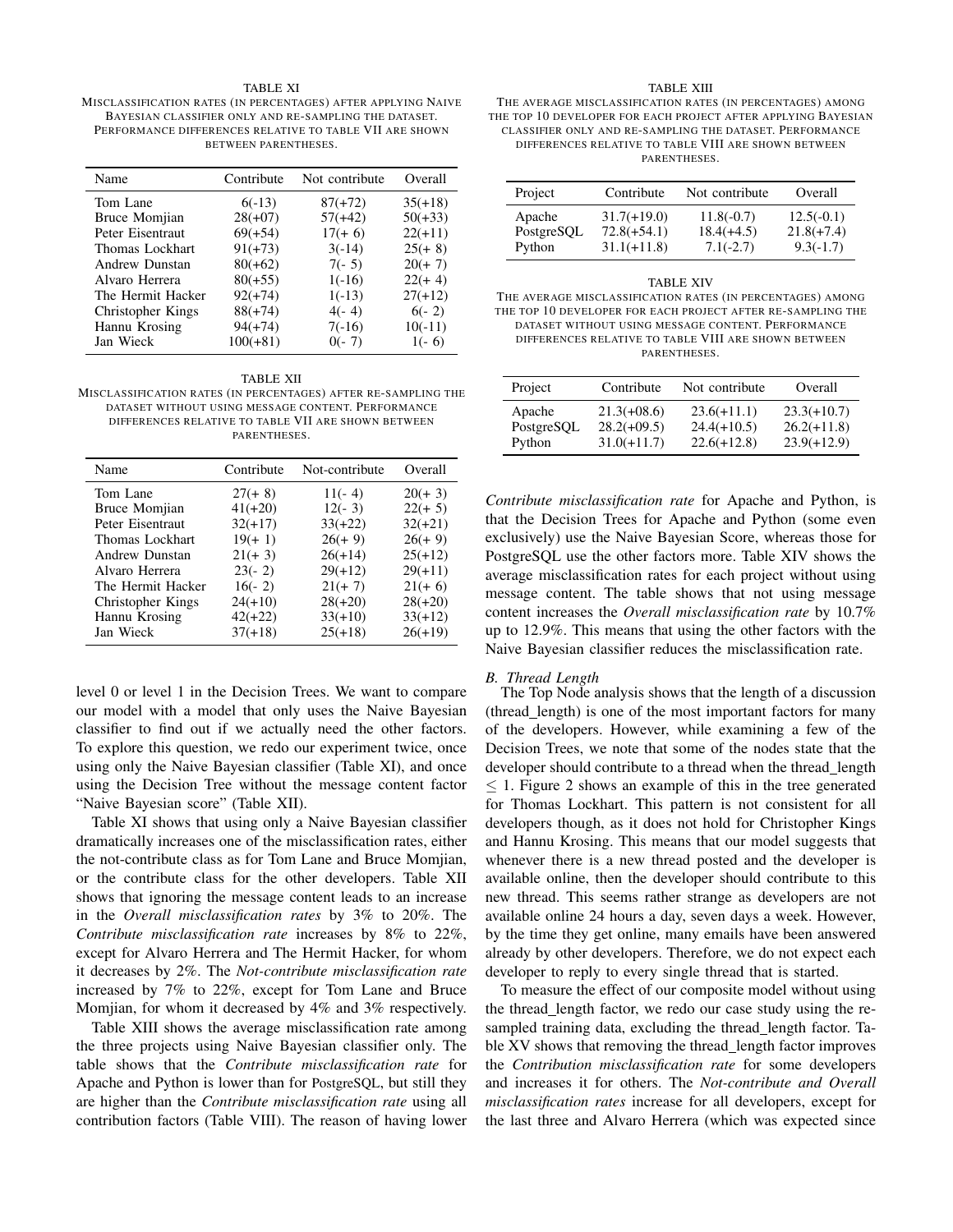#### TABLE XV MISCLASSIFICATION RATES (IN PERCENTAGES) AFTER RE-SAMPLING THE DATASET WITHOUT USING THREAD LENGTH. PERFORMANCE DIFFERENCES RELATIVE TO TABLE VII ARE SHOWN BETWEEN PARENTHESES.

| Name              | contribute | Not-contribute | Overall   |
|-------------------|------------|----------------|-----------|
| Tom Lane          | $20(+1)$   | $24(+9)$       | $22(+ 5)$ |
| Bruce Momjian     | $18(-3)$   | $30(+15)$      | $26(+9)$  |
| Peter Eisentraut  | $16(+1)$   | $13(+ 2)$      | $13(+ 2)$ |
| Thomas Lockhart   | $22(+4)$   | $24(+ 7)$      | $24(+ 7)$ |
| Andrew Dunstan    | $17(-1)$   | $22(+10)$      | $22(+9)$  |
| Alvaro Herrera    | $21(-4)$   | $14(-3)$       | $15(-3)$  |
| The Hermit Hacker | $26(+8)$   | $22(+8)$       | $23(+8)$  |
| Christopher Kings | $15(+1)$   | $7(-1)$        | $7(-1)$   |
| Hannu Krosing     | $20(+0)$   | $9(-14)$       | $9(-12)$  |
| Jan Wieck         | $19(+0)$   | $7(+0)$        | $7(+0)$   |

#### TABLE XVI

THE AVERAGE MISCLASSIFICATION RATES (IN PERCENTAGES) AMONG THE TOP 10 DEVELOPERS FOR EACH PROJECT AFTER RE-SAMPLING THE DATASET WITHOUT USING THREAD LENGTH. PERFORMANCE DIFFERENCES RELATIVE TO TABLE VIII ARE SHOWN BETWEEN PARENTHESES.

| Project    | Contribute   | Not contribute | Overall      |
|------------|--------------|----------------|--------------|
| Apache     | $12.3(-0.4)$ | $17.3(+4.8)$   | $16.9(+4.3)$ |
| PostgreSQL | $19.4(+0.7)$ | $17.2(+3.3)$   | $16.8(+2.4)$ |
| Python     | $20.0(+0.7)$ | $12.9(+3.1)$   | $13.5(+2.5)$ |

our Top Node analysis shows that thread length is not an important factor for them).

The average misclassification rates for the three projects without using thread length are shown in Table XVI. The table shows that removing thread length increases the *Overall and Not-contribute misclassification rates*. Also, thread length has a small effect on the *Contribute misclassification rate* as the performance changes by less than 1% than the original model (Table VIII). This means that thread length only slightly improves our composite model, although thread length appears at the top levels in the Decision Trees.

# *C. Developer Privacy*

When writing this paper, we struggled with a dilemma about using the real names of the developers to safeguard the privacy of the developers. Eventually, we decided not to anonymize their names for two reasons.

- Publicly Accessible Data: We use developer mailing lists of three open source systems, in which data is publicly available. Hence, it is hard to hide developer names. One way to decipher developer names is by ordering the developer names by the number of threads they contributed to and compare these names with Table IV.
- Case Study Replication: Researchers normally replicate a case study to compare it with a new approach. Some years ago, a researcher had to replicate our case study [20] and contacted us to decipher the anonymized names.

Eventually, we decided to use the real names of the developers, to make it easier for researchers to replicate our case study and improve our results.

## VI. THREATS TO VALIDITY

Our case study was performed using the development mailing list of three open source projects with different domain and size. Additional case studies on commercial projects are needed to verify the generality of our findings.

In our study, we use the whole history of the mailing list. Building models per year may result in different findings. In future work, we plan to study the developer contribution characteristics on yearly bases.

We use Decision Trees to build our models, but other techniques such as Support Vector Machines (SVM) should be studied and compared. Also, our model uses a small set of contribution factors, but they all perform well. However, additional factors should be explored, because they might improve the performance of our model. Prior work by Bird [21] uses a subset of our factors.

Marking a thread for a given developer as not to contribute to it, does not mean that the developer did not read the thread, but rather that it means either he does not have the correct information to contribute to this thread or someone already posted the correct contribution. Also, when our model suggests not to contribute to a given thread, this does not mean that the developer should not read the message.

# VII. RELATED WORK

Our survey of related work focuses on two categories: work that mines mailing lists and work that mines software archives to cope with overload.

*Using Mailing List Archives:* Previous work uses mailing lists to study the social structure of developers. Bird *et al.* [22] created a developer social network and used it to study the evolution of sub-communities within large projects. Weissgerber *et al.* [23] used mailing lists to study the likelihood of a patch getting accepted and Rigby *et al.* [24] used mailing lists to study the code review process. We determine the contribution of developers to developer mailing list threads.

In addition, several studies used mailing lists to study developer morale, work times and the code review process. Rigby and Hassan [20] performed a psychometric study to identify the personality types of open-source software developers and to gain insight into the phenomena of pre- and postrelease optimism. Tsunoda *et al.* [25] observed that, every year, an increasing number of commit messages are being sent during overtime periods. Our approach studies the factors that motivate developers to contribute to a given thread.

Other work used mailing lists to identify architectural changes [26], to accurately identify actors [27] and to study the time it takes for developers to be invited into the core group of a project [28]. Bacchelli et. al. [29] create a benchmark that evaluates the linking between source code and e-mails. The work closest to ours is the work done by Bird [21]. He applies neural networks to predict which emails a developer would be interested in. Our work differs from Bird's work in that Bird builds a single model for all the participants of a mailing list, while we build personalized models for each participant that